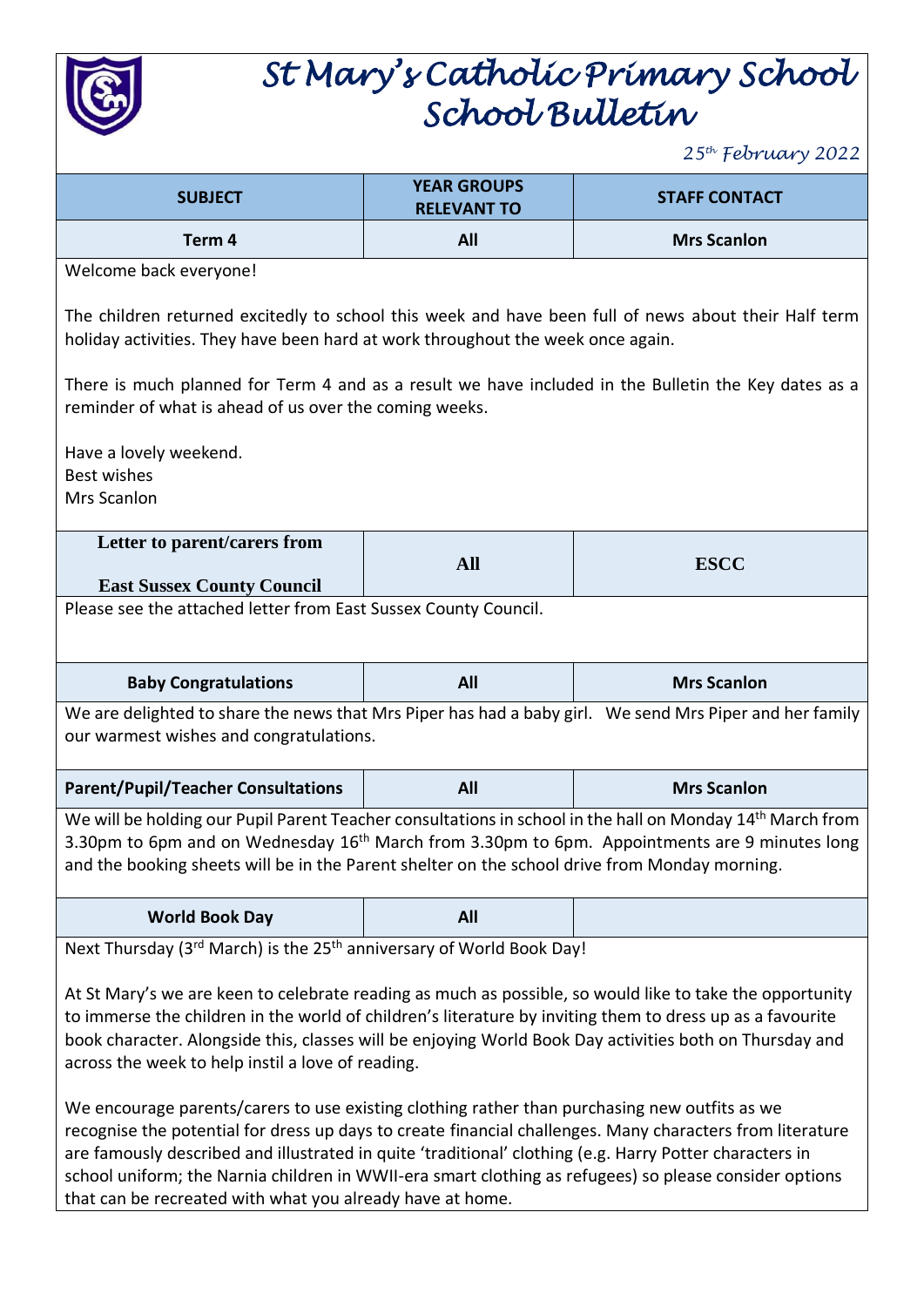

We look forward to sharing in next week's Bulletin some of the exciting World Book Day activities we have enjoyed!

| <b>Knitting Club</b> | Years 5 & 6 only | <b>Office</b> |
|----------------------|------------------|---------------|
|----------------------|------------------|---------------|

Further to notification in a previous bulletin, we were hoping to start running a small Knitting Club weekly for children in years 5 & 6, straight after school on Thursdays finishing at 4.15pm. This group is going to be kindly run by a grandparent volunteer. To date, we have not had any contact from parents to say their child was interested in joining so the club. However, when some children were asked this week in class if they were in interested, quite a number expressed an interest in joining the knitting club.

Therefore, we hope we can run the group from next week. Numbers will be restricted to small groups of 6 children at a time. However, if there are more children interested, we will run a group for the term and then change over to the next group to give more people the opportunity to attend.

If your child would like to attend this group, please contact the school office directly by email [office@stmarysrc.e-sussex.sch.uk](mailto:office@stmarysrc.e-sussex.sch.uk) or phone and you will then be notified to say if your child has a place to start the club from next week. The initial 6 places will be allocated to the first to respond, however, if there are more than 6 children interested, we will start lists for new groups for next term.

Offers to volunteer and support the running of this group are welcomed.

Thank you

Today was 'Crazy Hair Day' and there were definitely some incredibly creative and imaginative hair styles seen throughout the school. Thank you to the Friends of St Mary's for organising this event and thank you as well to everyone who kindly brought in a donation to take part – your money will go to the FSM who continue to provide great support for the children through the fund raising that they do.

We are delighted to inform you that today your kind donations raised  $£160.25$ . If you forgot to bring in a donation today, this will still be gratefully accepted on Monday.

Many thanks to you all!

| <b>Contact Details</b> | AII | <b>Office</b> |
|------------------------|-----|---------------|
|                        |     |               |

Please ensure that you keep the office up to date with any changes to your contact details, phone numbers and home address if you move house. Please also ensure that you update us with any of your emergency numbers for friends or relatives.

Please email the office at office@stmarysrc.e-sussex.sch.uk Thank you

| <b>Pancake Day</b> | $\sim$ | $\bigcap$ $\mathbb{C}$ :<br>U∏ICE |
|--------------------|--------|-----------------------------------|
|                    |        |                                   |

Chartwells will be providing Pancakes as a dessert option on Tuesday 1<sup>st</sup> March to celebrate Shrove Tuesday (Pancake Day). Fresh fruit and yogurt are also available. There is no change to the main meals on this day, just the dessert. Any medical diet children will be given alternative options.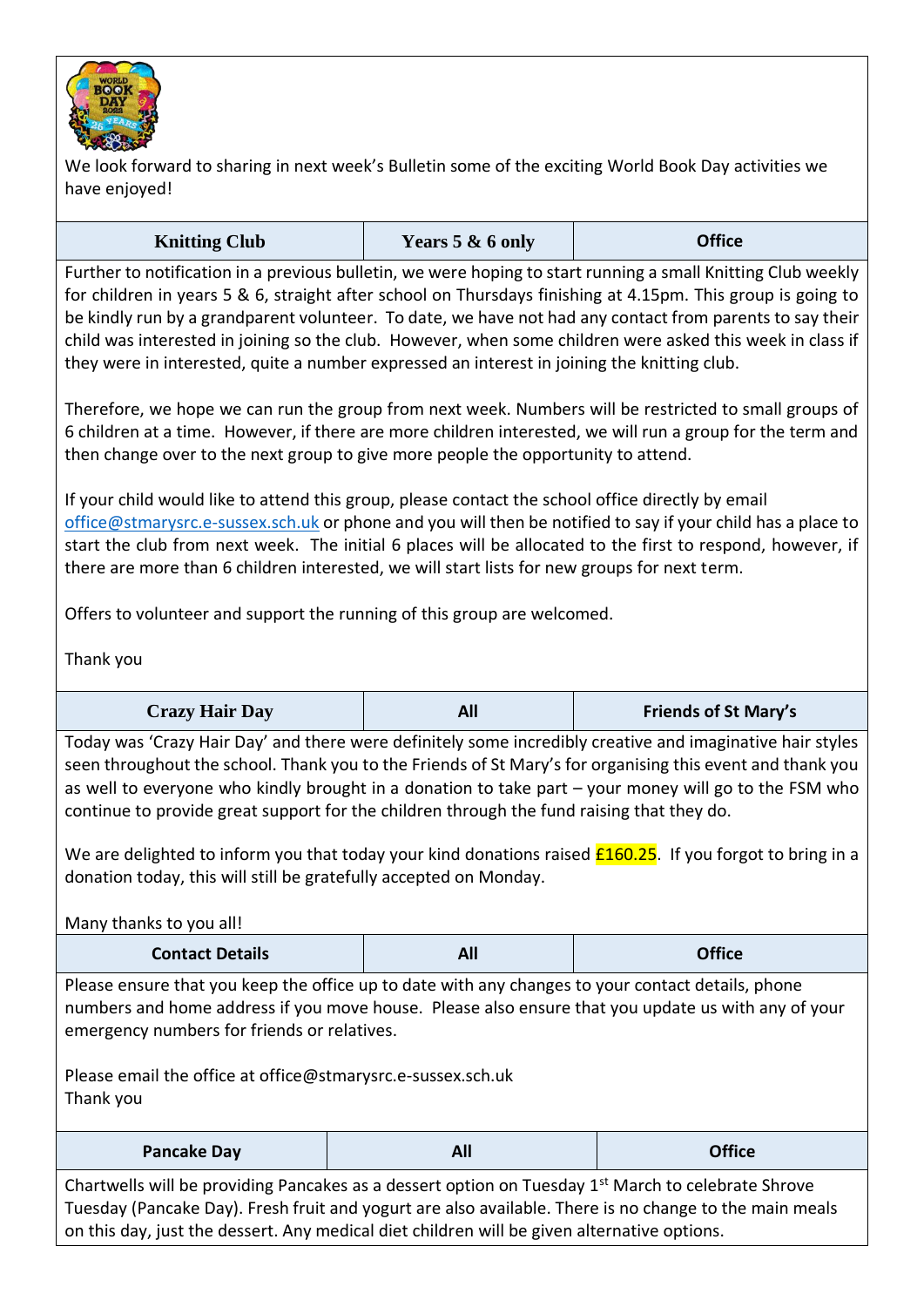| <b>Activity Camp</b>                                                                                                                                                                                                                                                                                                                                                                                                                                                                                                                                                                                    |                                                                                                                                                                                                                                                                                                                                 |               |  |  |
|---------------------------------------------------------------------------------------------------------------------------------------------------------------------------------------------------------------------------------------------------------------------------------------------------------------------------------------------------------------------------------------------------------------------------------------------------------------------------------------------------------------------------------------------------------------------------------------------------------|---------------------------------------------------------------------------------------------------------------------------------------------------------------------------------------------------------------------------------------------------------------------------------------------------------------------------------|---------------|--|--|
|                                                                                                                                                                                                                                                                                                                                                                                                                                                                                                                                                                                                         | All                                                                                                                                                                                                                                                                                                                             | <b>Office</b> |  |  |
| Ultimate Activity Camps provide outstanding Ofsted-registered activity day camps for children aged<br>4-14 during the school holidays, where the children's welfare and fun are at the heart of all they do!                                                                                                                                                                                                                                                                                                                                                                                            |                                                                                                                                                                                                                                                                                                                                 |               |  |  |
| Children will enjoy a fantastic range of over 40 sports, games and art activities every week led by engaging<br>staff at amazing locations. Running this Easter & Summer at Rose Hill School.<br>Book by Tuesday 8th March to save up £45 a week on all Easter & Summer dates!                                                                                                                                                                                                                                                                                                                          |                                                                                                                                                                                                                                                                                                                                 |               |  |  |
| Please see the attached Flyer for more details or contact directly:                                                                                                                                                                                                                                                                                                                                                                                                                                                                                                                                     |                                                                                                                                                                                                                                                                                                                                 |               |  |  |
| W: http://www.ultimateactivity.co.uk/FSF<br>T: 0330 111 7077<br>E: help@ultimateactivity.co.uk<br>FB: https://www.facebook.com/UltimateActivityCamps                                                                                                                                                                                                                                                                                                                                                                                                                                                    |                                                                                                                                                                                                                                                                                                                                 |               |  |  |
| <b>Girl Guides</b>                                                                                                                                                                                                                                                                                                                                                                                                                                                                                                                                                                                      | All                                                                                                                                                                                                                                                                                                                             | <b>Office</b> |  |  |
| Would your daughter like to have fun, make friends, learn new skills, and try new activities in a girl only<br>environment?<br>If the answer is YES, Girlguiding Crowborough have Rainbows, Brownies, Guides and Rangers at our<br>Guide Headquarters in Crowborough, Jarvis Brook and Hartfield.<br>If you or your daughter would like to know more about joining, visit www.girlguiding.org.uk/joinus or if<br>you would like to find out more, please contact our District Commissioner, Angela Reed, who would love<br>to hear from you. Email ggcrowboroughdistrict@gmail.com or call 07938 007538 |                                                                                                                                                                                                                                                                                                                                 |               |  |  |
|                                                                                                                                                                                                                                                                                                                                                                                                                                                                                                                                                                                                         |                                                                                                                                                                                                                                                                                                                                 |               |  |  |
| <b>Volunteer Course</b>                                                                                                                                                                                                                                                                                                                                                                                                                                                                                                                                                                                 | All                                                                                                                                                                                                                                                                                                                             | <b>Office</b> |  |  |
| they are thinking of getting back to work.                                                                                                                                                                                                                                                                                                                                                                                                                                                                                                                                                              | Please see attached flyer for a free countywide online induction course for anyone who would like to<br>volunteer with families. The course is six sessions over three weeks and topics include Health & Safety,<br>Equality and Diversity and Safeguarding. It's a brilliant way for parents to gain confidence, especially if |               |  |  |
| <b>Diary Dates</b>                                                                                                                                                                                                                                                                                                                                                                                                                                                                                                                                                                                      | <b>All</b>                                                                                                                                                                                                                                                                                                                      | <b>Office</b> |  |  |